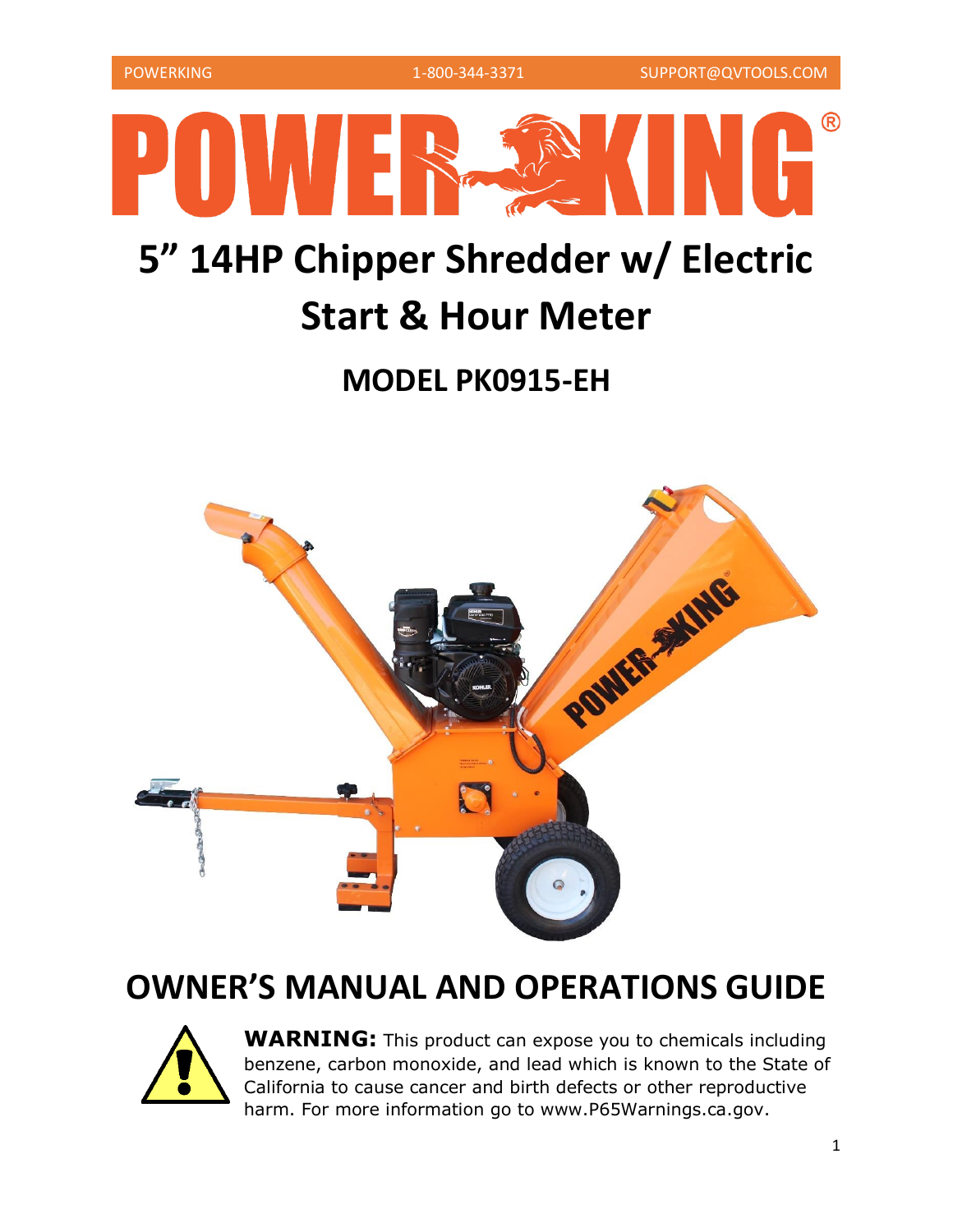## **General Safety Rules**

# **WARNING**

Read this Safety & Operating Instructions manual before using your PowerKing Chipper Shredder. Become familiar with the operation and service recommendations to ensure the best performance from your machine. If you have any questions or need assistance, don't hesitate to give us a call at 1-800-344-3371 or send us an E-mail at [support@qvtools.com.](mailto:support@qvtools.com)

#### **Safety Instructions**

The machine must not be used in any other way than described in the manual.

Use only original equipment and spare parts. If you use non-approved spare parts, there is an increased risk and this is, therefore, not permissible. All liability is renounced in the event of an accident or other damage caused by the use of non-approved parts.

Before using the machine for the first time, read and follow this manual

Check Emergency Stop Switch before each operation.

Make sure all bolts and nuts are properly tightened before operation.

Choose a flat work place. Machine can only be used outdoors, away from flammable materials.

User must wear close fitting work clothes, work gloves, eye protectors, ear plugs, dust proof mask and work boots.

Before and after using the machine, proper maintenance is necessary.

Failure to comply with these safety instructions could result in personal injury and/or damage to product or property.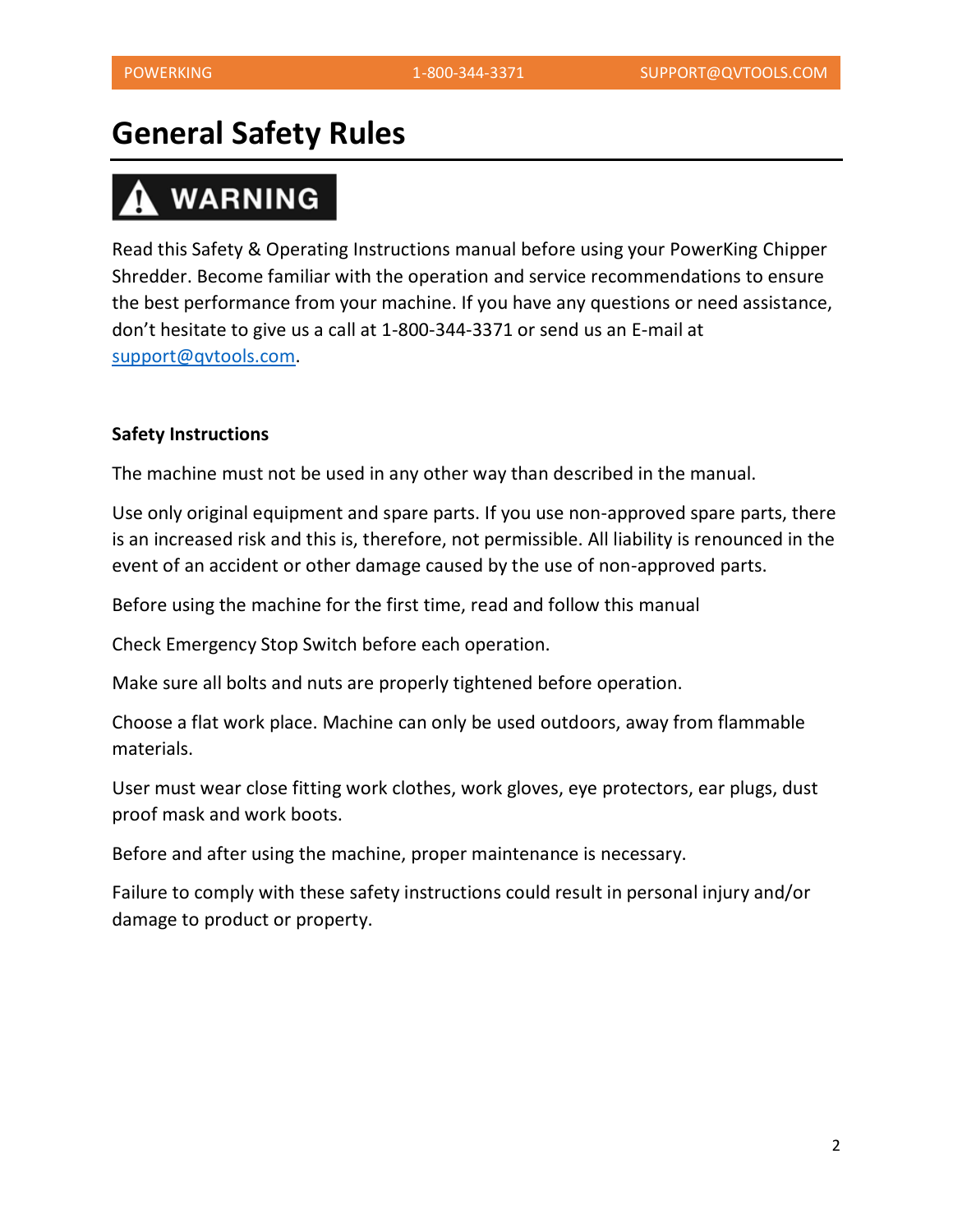## **Protecting Yourself and Those Around You**

# **WARNING**

This is a high-powered machine, with moving parts operating with a high amount of energy. You must operate the machine safely. Unsafe operation can create a number of hazards for you as well as anyone else in the vicinity. Always take the following precautions when using this machine:

- Keep in mind that the operator is responsible for accidents or hazards occurring to other people, their property, and themselves
- Always wear protective goggle / safety glasses with side shields while using the chipper to protect your eyes from debris
- Avoid wearing loose clothing or jewelry, which can catch on moving parts
- We recommend wearing gloves. Be sure your gloves fit properly and do not have loose cuffs or drawstrings
- Wear steel toed boots with non-slip treads. Do not use machine while barefoot or with open toed sandals
- Wear long pants / jeans
- Keep bystanders at least 50 feet away from your work area at all times. Stop the engine when another person or pet approaches.

## **Safety for Children and Pets**

# **WARNING**

Tragic accidents can occur if the operator is not alert to the presence of children and pets. Children are often attracted to the machine and the operation of the unit. Never assume that children will remain where you last saw them. Always follow these precautions.

- Keep children and pets at least 50 feet from the working area and ensure they are under the watchful care of a responsible adult.
- Be alert and turn the machine off if children or pets enter the work area.
- Never allow children to operate the chipper.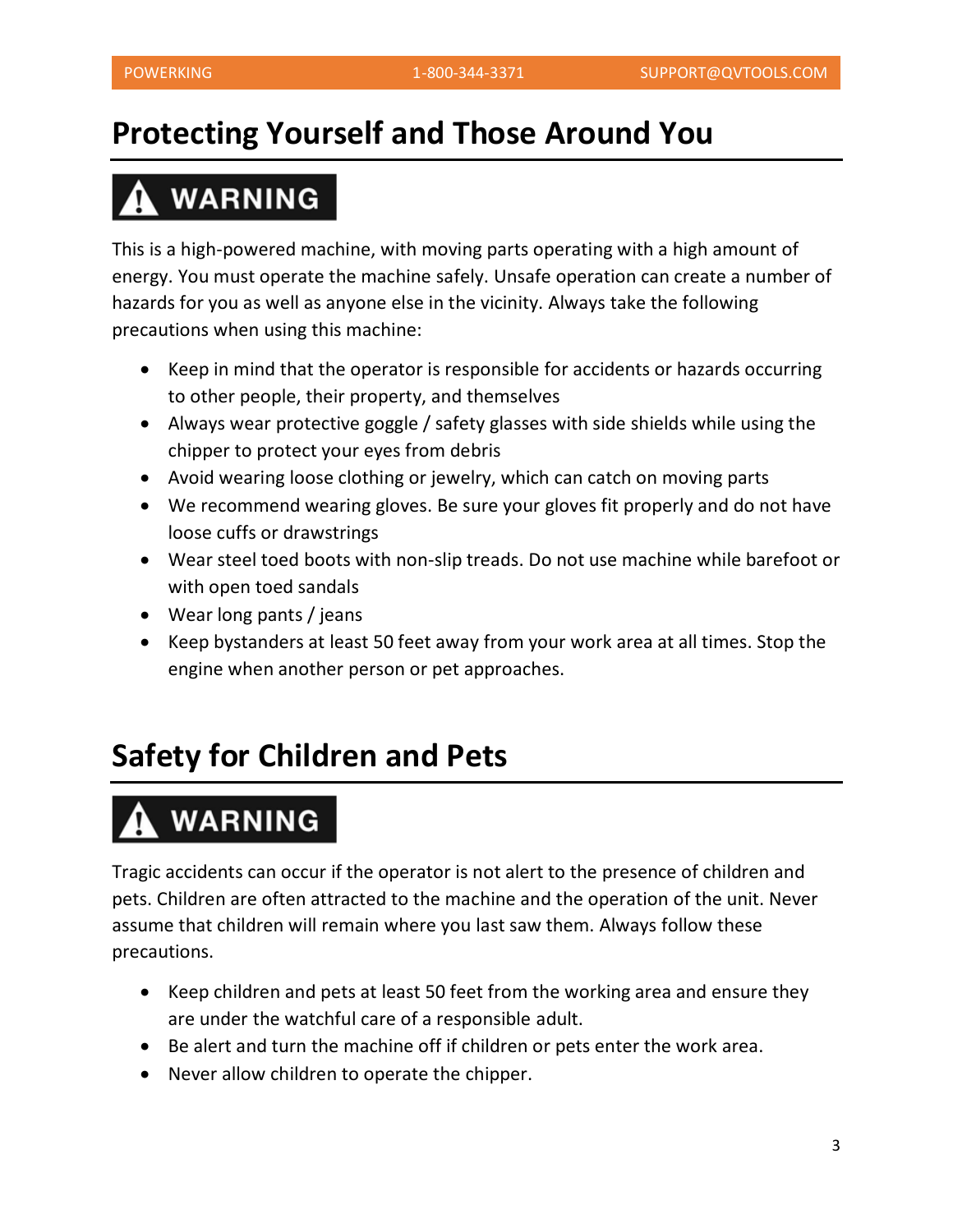## **Safety with Gas Powered Engines**

# **WARNING**

Gasoline is a highly flammable liquid. Gasoline also gives off flammable vapor that can be easily ignited and cause a fire or explosion. Never overlook the hazards of gasoline. Always follow these precautions:

- Never run the engine in an enclosed area or without proper ventilation as the exhaust from the engine contains carbon monoxide, which is an odorless, tasteless, and a deadly poisonous gas.
- Store all fuel and oil in containers specifically designed and approved for this purpose and keep away from heat and open flame, and out of reach of children.
- Fill the gasoline tank outdoors with the engine off and allow the engine to cool completely. Don't handle gasoline if you or anyone nearby is smoking, or if you're near anything that could cause it to ignite or explode. Reinstall the fuel tank cap and fuel container cap securely.
- If you spill gasoline, do not attempt to start the engine. Move the machine away from the area of the spill and avoid creating any source of ignition until the gas vapors have dissipated. Wipe up any spilled fuel to prevent a fire hazard and properly dispose of the waste.
- Allow the engine to cool completely before storing in any enclosure. Never store a machine that has gas in the tank, or a fuel container, near an open flame or spark such as a water heater, space heater, clothes dryer, or furnace.
- Never make adjustments or repairs with the engine running. Shut down the engine, disconnect the spark plug wire, keeping it away from the spark plug to prevent accidental starting, wait 5 minutes before making adjustments or repairs.
- Never tamper with the engine's governor setting. The governor controls the maximum safe operation speed and protects the engine. Over revving the engine is dangerous and will cause damage to the engine and to the other moving parts of the machine. The engine's governor setting has been preset by the factory.
- Keep combustible substances away from the engine when it is hot.
- Never cover the machine while the muffler is still hot.
- Do not operate the engine with the air cleaner or the carburetor air intake cover removed. Removal of such parts could create a fire hazard. Do not use flammable solutions to clean the air filter.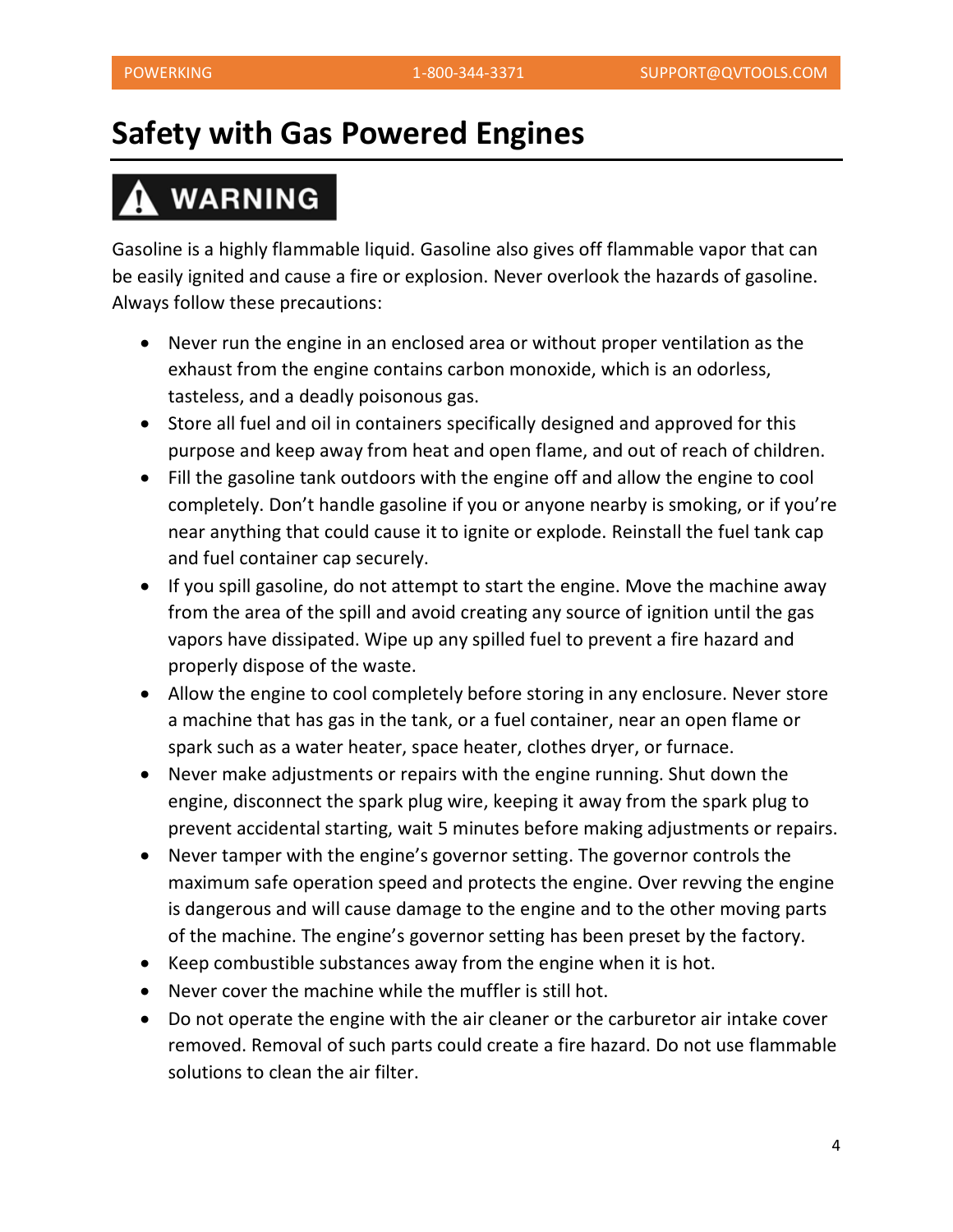• The muffler and engine become very hot and can cause severe burns. DO NOT TOUCH!

#### **A Note to all Users**

No list of warnings and cautions can be all-inclusive. If situations occur that are not covered by this manual, the operator must apply common sense and operate the chipper in a safe manner.

| Model                    | PK0915 (5")                    |
|--------------------------|--------------------------------|
| Engine                   | 14HP CH440 Kohler engine       |
| <b>Chipping Fineness</b> | <b>Granulated Detrital</b>     |
| <b>Function</b>          | Chipping leaves, branches,     |
|                          | crop stray, farming feed, etc. |
| <b>Max Blade Speed</b>   | 2530r/min                      |
| <b>Fuel Type</b>         | 87 Octane Unleaded Gas         |
| <b>Chipper Weight</b>    | 397lbs                         |
| <b>Shipping Weight</b>   | 451lbs                         |
| Shipping                 | 45"x26"x44"                    |
| <b>Dimensions</b>        |                                |

## **Mechanical Specifications**

## **Chipper Operation**

# **NOTICE**

All branches should not exceed 5in diameter. Fresh cut branches and straw are recommended for best performance. Due to different hardness and moisture content, the engine may struggle but will continue to chip. Proper insertion of branches is large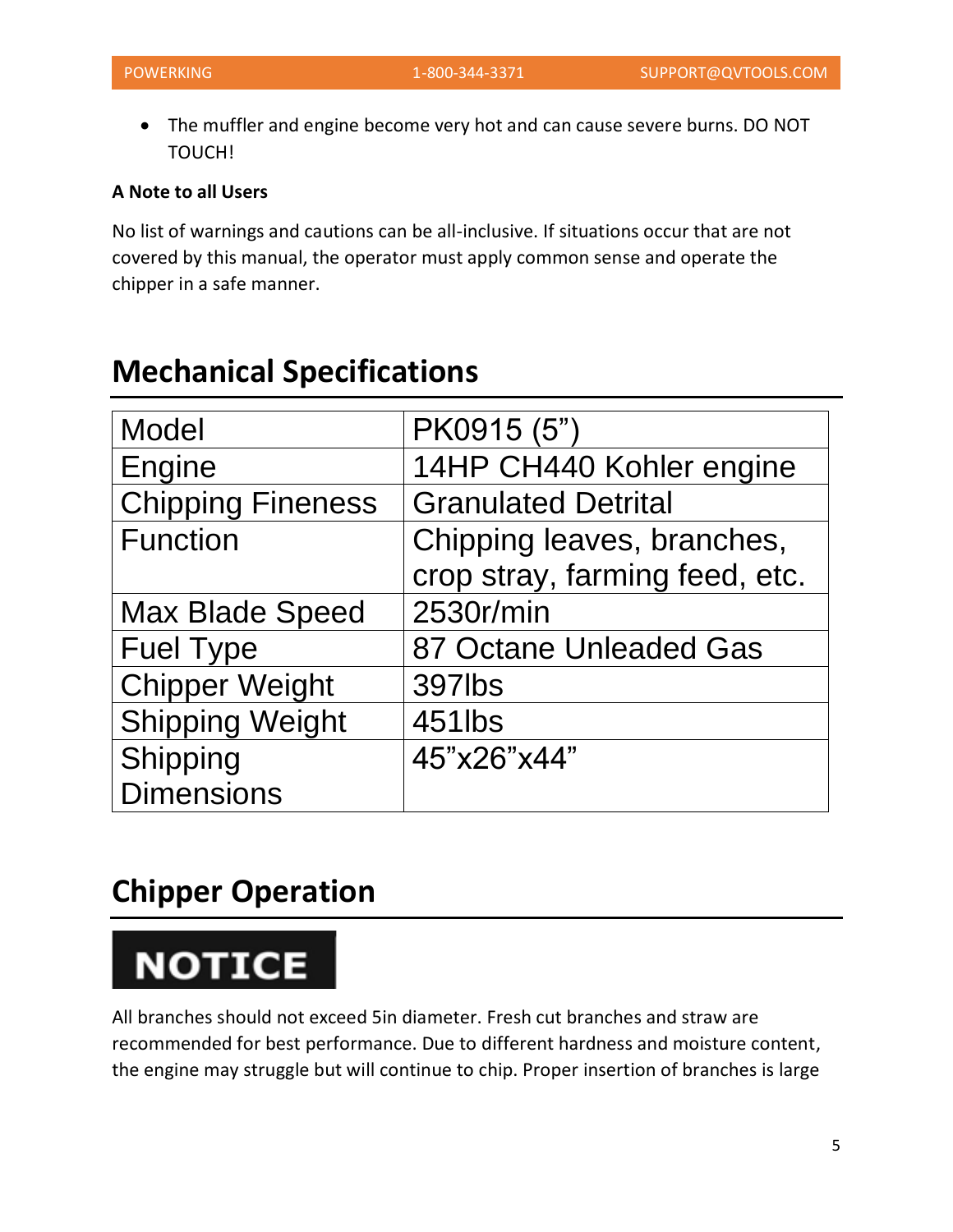diameter to smaller diameter. It is best to put branches with leaves all together. Small logs are not recommended.

## **Procedure**

- 1. Make sure chipper is on flat dry surface.
- 2. Adjust exit chute to location for processed material.
- 3. Refer to Kohler manual on how to start the engine.
- 4. Adjust throttle to maximum RPM.
- 5. Do not stand directly behind entry chute. Stand to the side of entry chute as material may kick back.
- 6. Load material from large diameter side.
- 7. When machine starts to auto-feed, let go of branch.
- 8. Let it completely process material before adding more.
- 9. If machine does not auto-feed, you may need to slowly load the branches or use other branches to guide it in.

## **Maintenance**

Regular maintenance is the way to ensure the best performance and long life of your machine. Please refer to this manual for proper maintenance procedures.

# **WARNING**

Before performing any maintenance procedure or inspection, stop the motor, unplug the power cord and wait 5 minutes to allow all parts to cool. Disconnect the spark plug wire to prevent accidental startup.

#### **Maintenance Checklist**

| <b>PROCEDURE</b>             | Before each use | Every 5 hours | Every 25 hours | Every 100 hours |
|------------------------------|-----------------|---------------|----------------|-----------------|
| <b>Checkengine oil level</b> |                 |               |                |                 |
| Check general equipment      |                 |               |                |                 |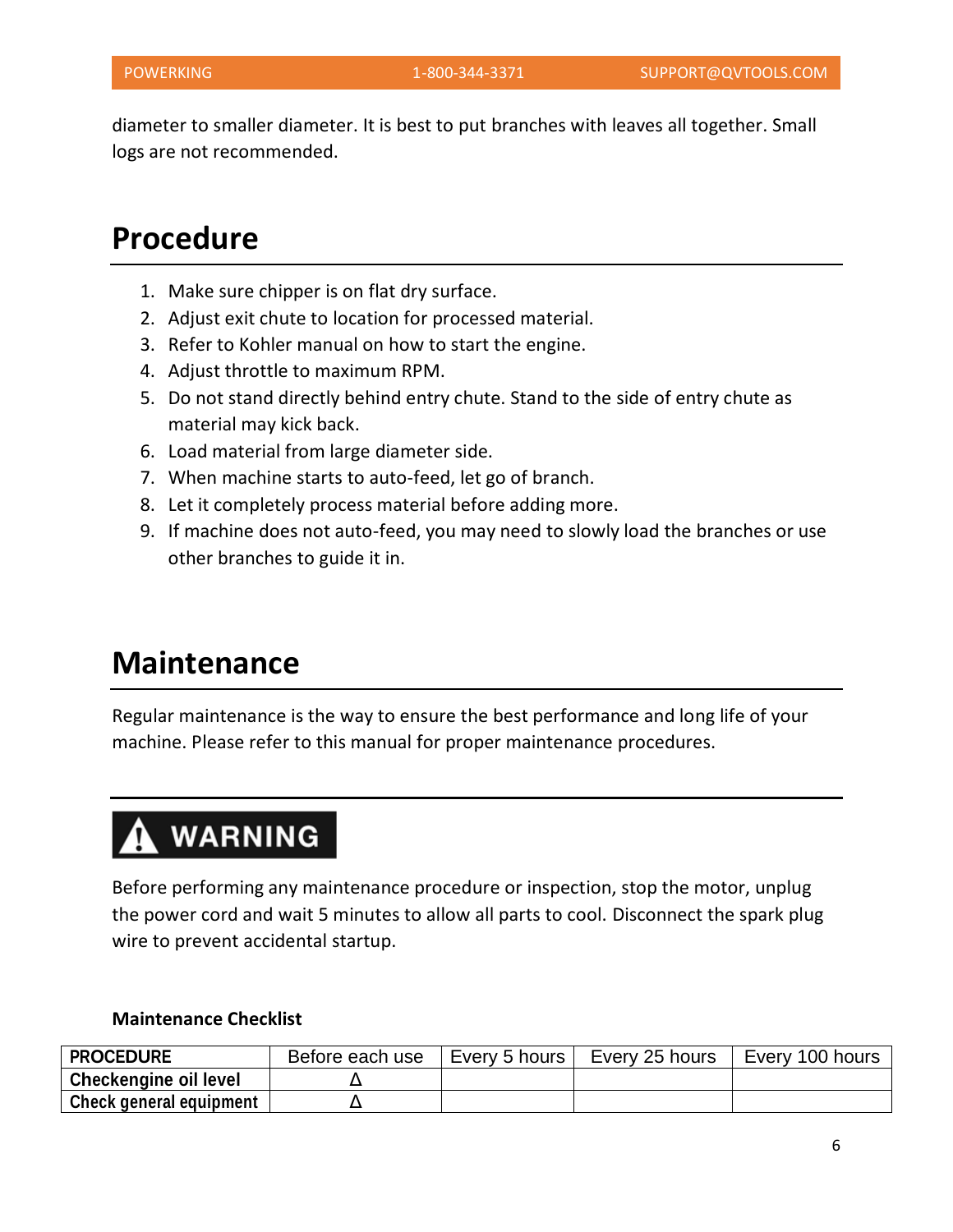| <b>Grease bearings</b>       |                   |  |  |
|------------------------------|-------------------|--|--|
| <b>Check belts</b>           |                   |  |  |
| <b>Clean engine exterior</b> |                   |  |  |
| and cooling                  |                   |  |  |
| Change engine oil            | First time 5hours |  |  |
| Replace air filter           |                   |  |  |
| Replace spark plug           |                   |  |  |

#### **Engine Service**

Refer to the engine manufacturer's user manual for engine maintenance.

#### **Lubrication**

We recommend 1 pump of lithium grease in each flange bearing before each use.

#### **Blades**

Check blades for any cracks, dullness or chips. If there are any cracks, do not use until they have been replaced. If the blade shows dullness or chips, these blades can be reversed.

The blades can be removed by using the included T-bar wrench or a 17mm Socket with extension and ratchet driver. Make sure to use 2x4 or any soft material in the drum to prevent it from moving. If the drum moves, you may strip the bolts. Also, use rags or paper towel in the entry to prevent bolts or blades from falling into the drum.

#### **Bar Blade**

The bar blade is located at the bottom of the drum housing towards the entry chute. It creates a gap for the chipping blades and creates a scissor action. If you have poor chipping performance, we recommend adjusting this by loosening the bolts underneath, adjusting the bar blade to about 1-5mm to the chipping blades, make sure it is parallel to the chipping blades and retighten.

#### **Jams**

Stop the machine, remove both entry chute and exit chute. Remove the cap on the bearing and turn the shaft using the included wrench. You can also use a larger adjustable wrench if more force is needed. Try rotating in both directions to loosen jammed material.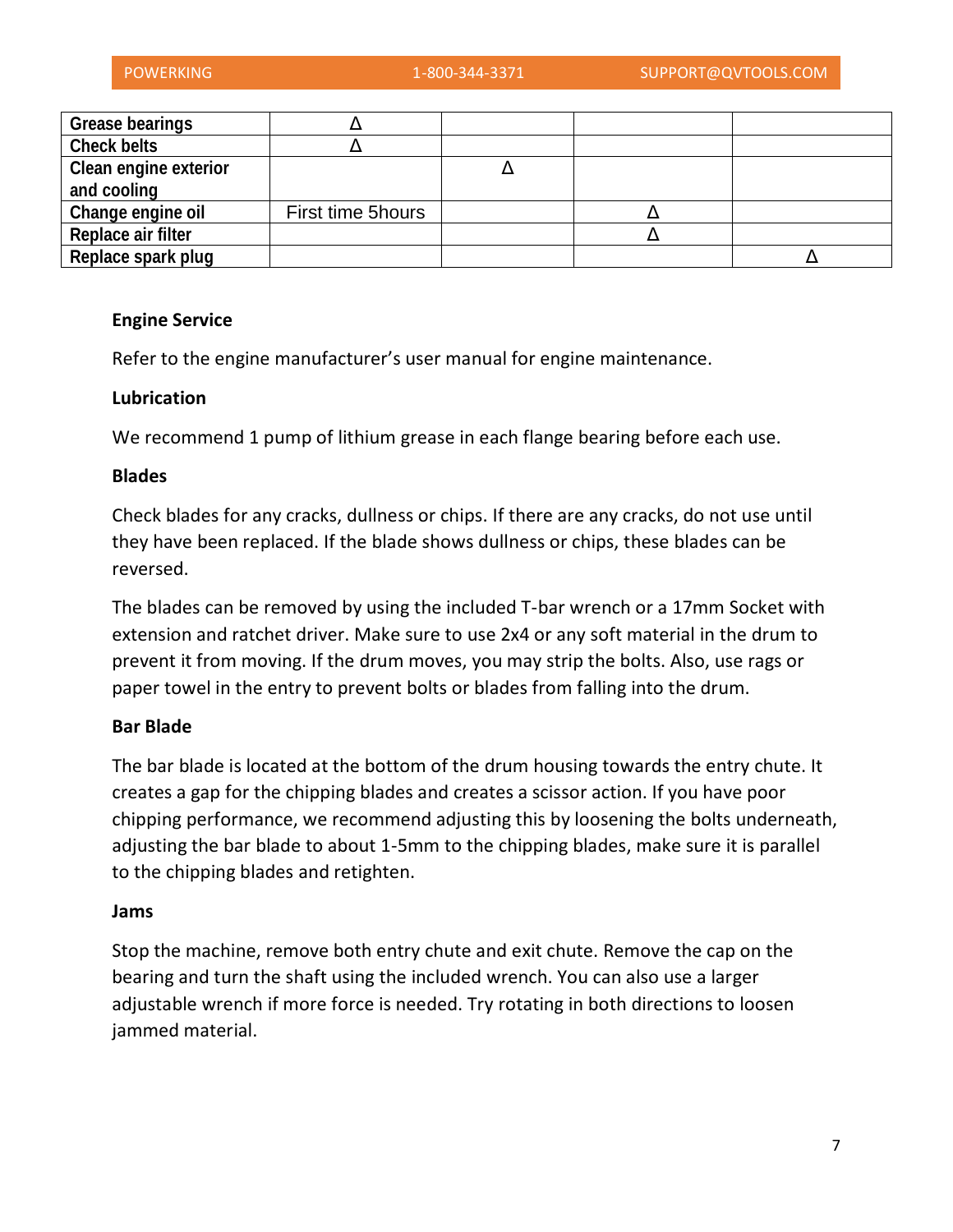**Note: Wing nuts are provided in addition to hex nuts for entry and exit chute. Wing nuts can be used for easy access to drum housing. Wing nuts must be tightened every 30 minutes of use**

## **Troubleshooting**

| <b>SYMPTOM</b>              | <b>POSSIBLE CAUSE</b>                                                                           |
|-----------------------------|-------------------------------------------------------------------------------------------------|
| The engine won't start.     | $\Box$ Is the ignition switch in the "ON" position?                                             |
|                             | □ Is the fuel shut-off valve on?                                                                |
|                             | □ Are you using fresh, clean gas? If the gas is old, change it. Use                             |
| (Please refer to the        | a fuel stabilizer if you keep gas longer than 30 days.                                          |
| engine user manual          | $\Box$ Is the spark plug clean? If the spark plug is dirty or cracked, change it. If it's oily, |
| for engine-specific         | leave it out, hold a rag over the plug hole and pull the recoil cord several                    |
| procedures.)                | times to blow out any oil in the cylinder, then wipe off the plug and reinsert it.              |
| The engine lacks power      | □ Check that the Throttle Lever is in the "Run" position.                                       |
| or is not running           | $\Box$ Is the air filter clean? If it's dirty, change it following the procedure in the engine  |
| smoothly.                   | manufacturer's owner's manual.                                                                  |
|                             | □ Is the spark plug clean? If it's fouled or cracked, change it. If it's oily, leave it         |
|                             | out, hold a rag over the plug hole and pull your recoil cord several times to                   |
|                             | blow out any oil in the cylinder, then wipe off the plug and reinsert it.                       |
|                             | □ Are you using fresh, clean unleaded gas? If it's old, change it. Use a fuel                   |
|                             | stabilizer if you keep gas longer than 30 days.                                                 |
| (Please refer to the        | □ Does your engine have the right amount of clean oil? If it's dirty, change it                 |
| engine user manual          | following the procedure in the engine manufacturer's owner's manual.                            |
| for engine-specific         | $\Box$ Check the oil level and adjust as needed.                                                |
| procedures.)                |                                                                                                 |
| Engine smokes.              | □ Check the oil level and adjust as needed.                                                     |
|                             | □ Check the air filter and clean or replace if needed.                                          |
| (Please refer to the        | □ You may be using the wrong oil-too light for the temperature. Refer to your                   |
| engine user manual          | Engine Owner's Manual for detailed information.                                                 |
| for engine-specific         | $\Box$ Clean the cooling fins if they're dirty.                                                 |
| procedures.)                |                                                                                                 |
| Engine stops while chipping | □ Check if the engine is stopped by overloading.                                                |
|                             | $\Box$ Check if something is blocked in the chutes.                                             |
|                             | $\Box$ check the emergency stop button and protection switch.                                   |
| Drum is jammed              | □ Stop the machine, remove both entry chute, exit chute, cap on bearing, and turn               |
|                             | the shaft to force the material out. You can use the included wrench or use a                   |
|                             | larger adjustable wrench for more force.                                                        |
| Poor chipping performance   | □ Check the gap between bar blade and chipping blades. We recommend 1-5mm                       |
|                             | of clearance for best performance.                                                              |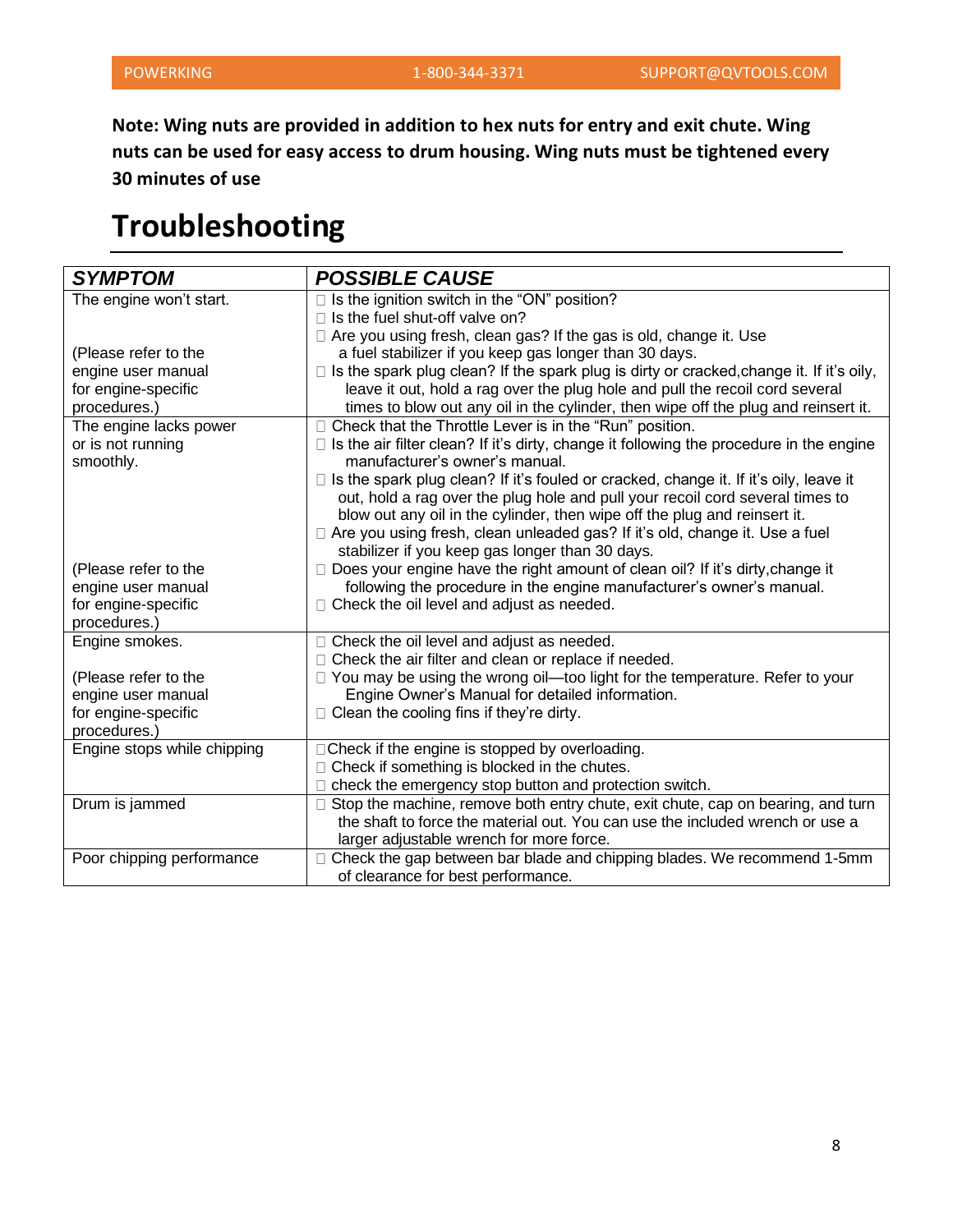## **Assembly**



| Number |                 |       |               |                |                        |         |                 |               |
|--------|-----------------|-------|---------------|----------------|------------------------|---------|-----------------|---------------|
| Part   | Drum<br>Housing | Wheel | Axle<br>Stand | Support<br>Lea | $\tau$ ow Bar<br>Joint | Tow Bar | Lockina<br>Knob | Safety<br>Pin |

#### **Installation Procedure:**

- 1. Lay the Drum Housing (1) on a small platform. Make sure it has space on the sides for installation of the wheels (2) and support leg (4).
- 2. Attach wheels (2) to axle stand (3) and use the proper nuts to secure.
- 3. Attach wheels (2) with axle stand (3) to the drum housing (1) using proper bolts and nuts.
- 4. Install the tow bar joint (5) to drum housing (1) using proper bolts and nuts.
- 5. Attach support leg (4) to tow bar joint (5) using bolt and nut and safety pin (8).
- 6. Tow bar (6) attaches to tow bar joint (5) and use locking knob (7) to secure.
- 7. Remove from platform.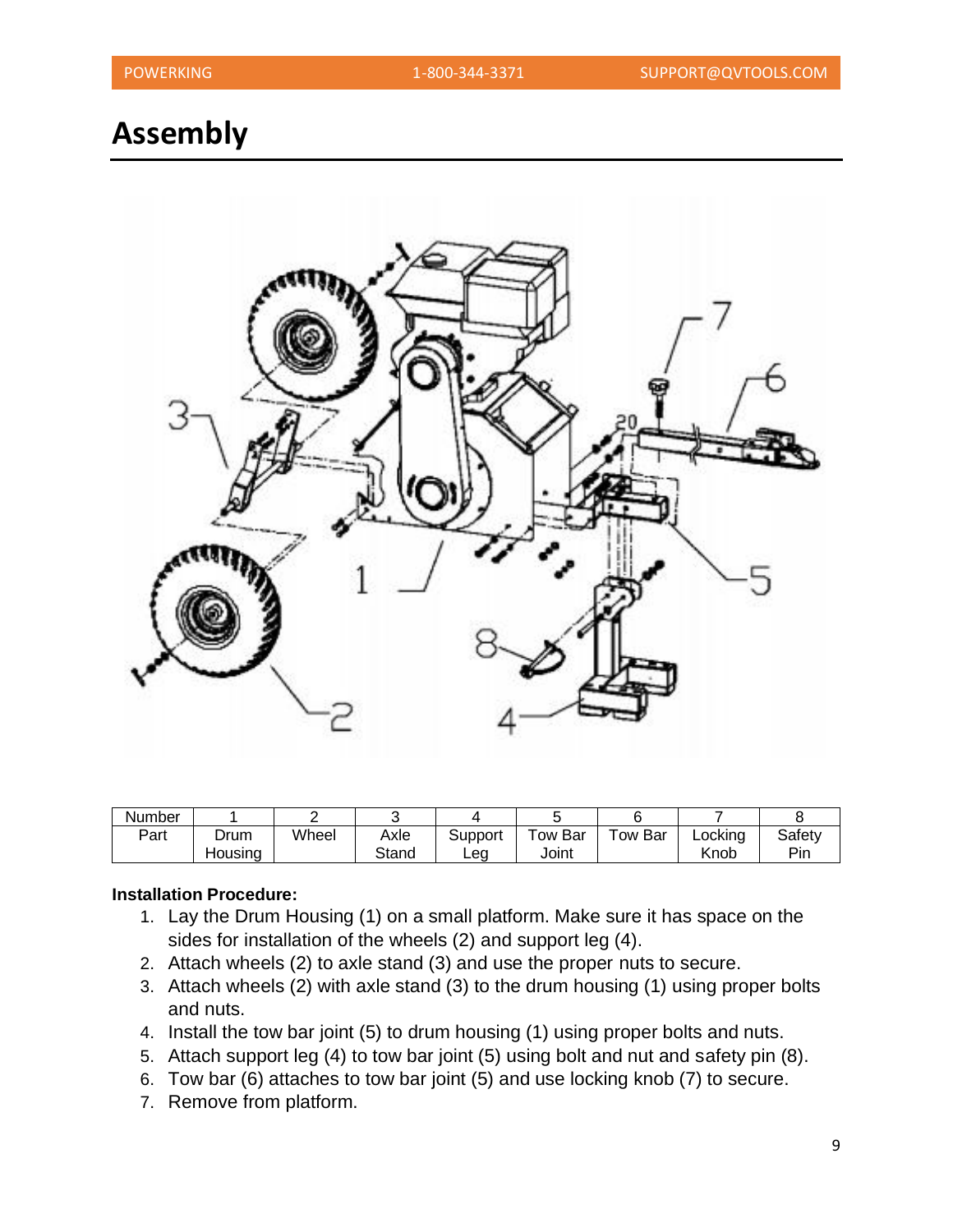

| <b>Number</b> |                    |                   | 11         |          |
|---------------|--------------------|-------------------|------------|----------|
| Part          | <b>Entry Chute</b> | <b>Exit Chute</b> | Adjustable | Set Knob |
|               |                    |                   | diverter   |          |

- 10. Attach the hinge of the entry chute (9) to the hinge on the drum housing (1). Use wing nuts or hex nuts to secure.
- 11. Attach the hinge of the exit chute (10) to the hinge on the drum housing (1). Use wing nuts or hex nuts to secure.
- 12. Attach adjustable diverter (11) to top of exit chute (10) and use set knob (12) to secure.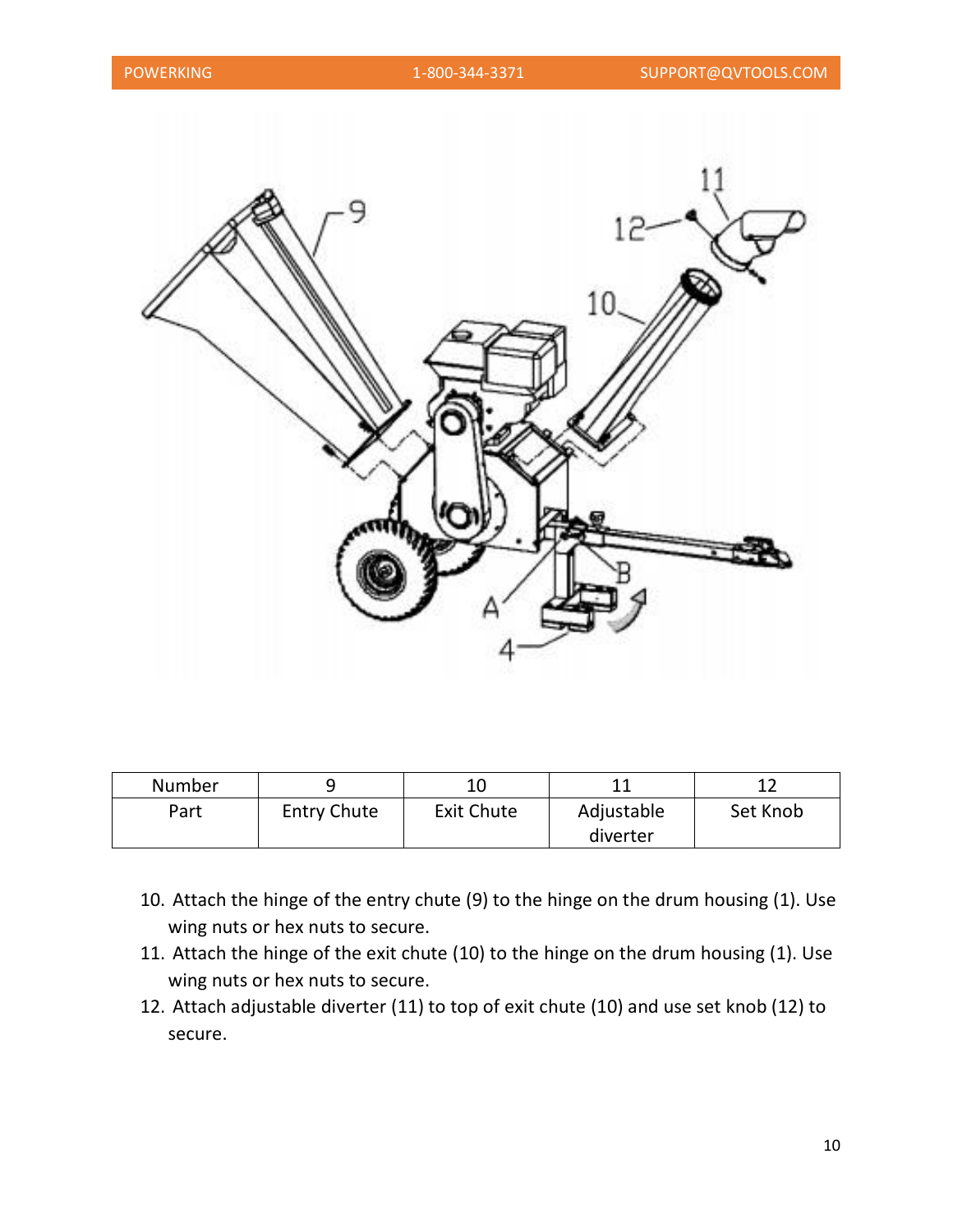| $1\,\subset$<br>بهمطة | <b>ASSESSED</b> | ¢                       |         |
|-----------------------|-----------------|-------------------------|---------|
| Number                | 13              | 14                      | 15      |
| Part                  | battery cover   | <b>Battery pedestal</b> | battery |

13. Battery into battery cover first then slide onto battery pedestal under feed chute.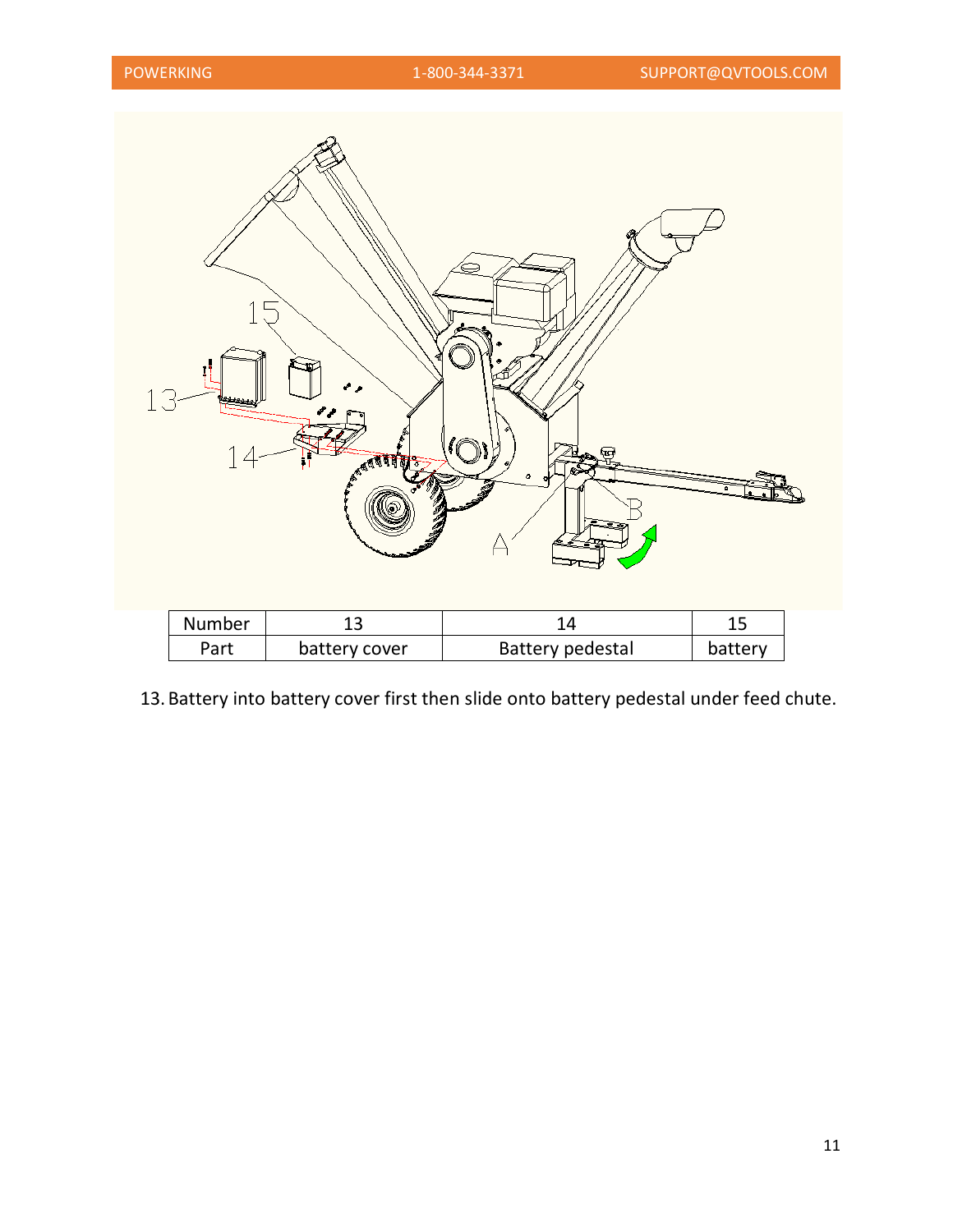## **WARRANTY POLICY**

Thank you for choosing QV TOOLS Products. We're here to ensure that your experience is perfect. In some rare instances, you may need some help with a warranty claim. **Please call us at 1-800-344-3371.**

Product must be registered to activate the warranty. Warranty registration is below. Warranty begins from date of purchase.

### **Engine Warranty**

Kohler engines are covered with a 3-year commercial and 3-year residential warranty for Command Pro series. Parts and Labor are covered as well. Power King engines by Lifan are covered with a 1-year residential warranty. QV Power 3pt 40hp gear box warranty 1 year. Visit your engine manufacturer for warranty details or visit **www.QVTools.com.**

### **Equipment warranty**

Manufactures defects of chassis and component parts are covered for 1 year. Only parts are covered. Shipping cost is not covered.

QV Tools will replace any part that is proven to be defective in material or workmanship. This warranty is not valid for products or parts affected or damaged by accident, collision, normal wear, fuel contamination, abuse, neglect, misuse, alteration and/or unsuitable use or unauthorized parts. Transportation charges to and from service centers, if assigned, is not covered. Shipping cost of product for repair is not covered. Labor to repair equipment is not covered. Consumable parts such as brake pads, tires, racks, splines, grinding teeth, blades, bar blades, etc. are not covered under warranty. Power King has all replacement parts at value pricing.

### **Damaged Products**

You must take the time to inspect the goods before you sign the delivery receipt from the carrier. If you sign the delivery receipt without inspecting the shipment. you will be responsible for filing a freight claim and arranging for a repair or return of the damaged goods.

Concealed damage claims must be reported immediately.

### **Suspected Damage**

On occasion, the outer carton may look damaged, but the product inside the box is perfectly fine. If you suspect concealed damage, notate **"Possible Freight Damage" on the delivery receipt while the driver is present. This way, if you discover later that the product is damaged, the remedy of a freight claim is less of a hassle.**

### **Obvious Damage**

Do not sign for damaged products. If your product arrives damaged, **please (a) REFUSE DELIVERY and (b) Call where you purchased the item Immediately so the dealer can process the appropriate claims and coordinate an exchange for you.**